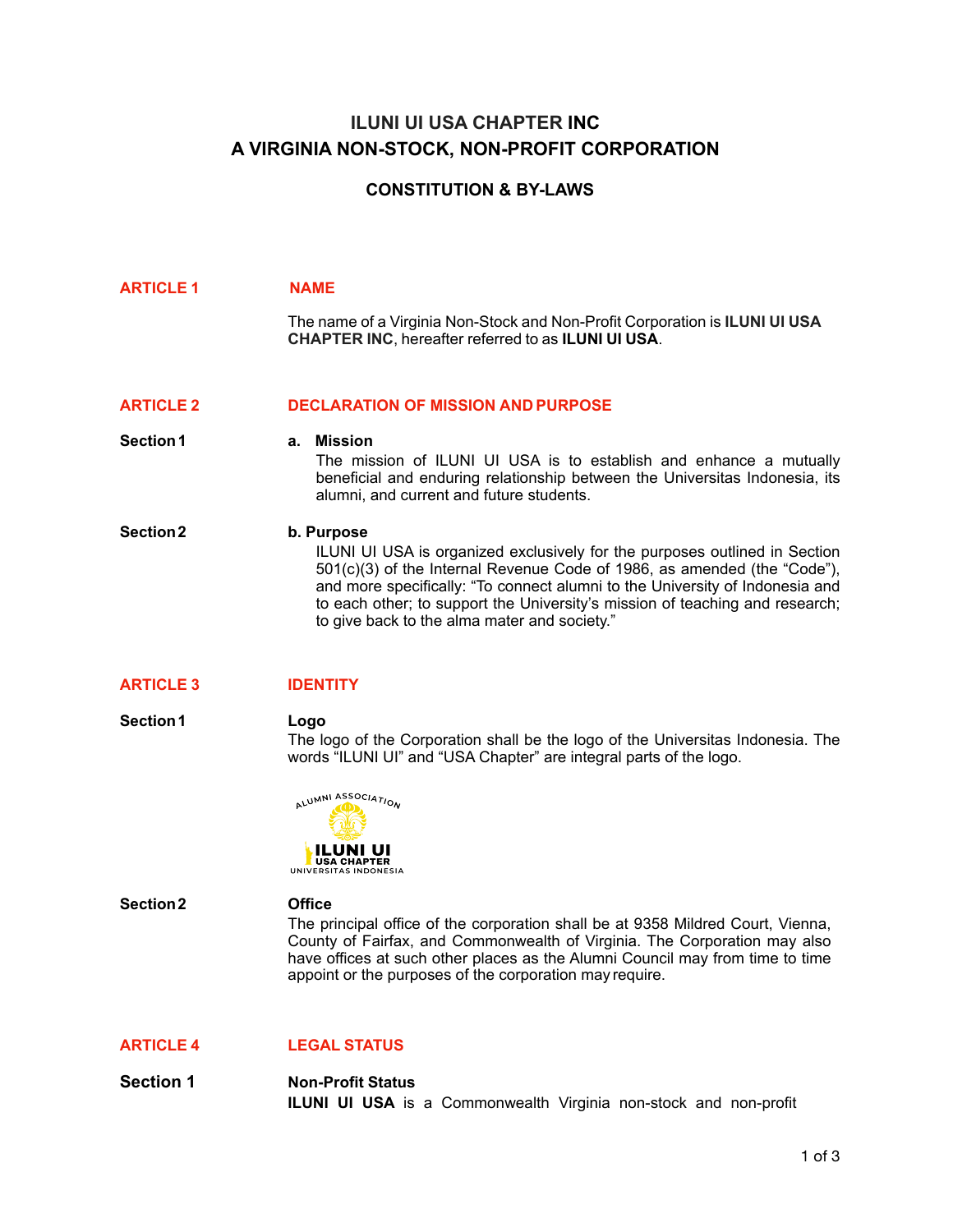corporation. It is recognized as tax-exempt under Section 501(c)(3) of the United States Internal Revenue Code.

**Section 2 Dissolution and Liquidation** Upon dissolution of ILUNI UI USA, the Council shall--after paying or making provision for the payment of all of the liabilities of the corporation--dispose of all of the assets of the corporation to such organization established and operated only for charitable, educational, literary or scientific purposes.

### **ARTICLE 5 ALUMNI COUNCIL**

**Section1 Management** The governing body of **ILUNI UI USA** shall be the Alumni Council (the "Council Members"). The **ILUNI UI USA** shall have a President, a Vice President, and a Treasurer, and such other officers determine necessary.

> a. The Council shall lead, guide, and oversee **ILUNI UI USA**, and shall serve as the representative voice of its members.

b. The Council shall provide strategic direction for **ILUNI UI USA** on all matters related to Alumni, alumni relations, and alumni engagement.

#### **Section 3 Term of Office**

**Section 2 Duties**

- a. The Council members are elected to a three (3) year term.
- b. Each term shall begin on January 1<sup>st</sup> and conclude on December 31<sup>st</sup>.

### **ARTICLE 6 MEMBERSHIP**

The members of **ILUNI UI USA** consist of below type of members who live in the United States.

#### **a. Regular Members**

Regular members are all graduates of Bachelor of Education Degree Programs, Bachelor, Masters, Specialist, Doctoral, and Diploma Program at the University of Indonesia and Faculty predecessor.

#### **b. Extraordinary Members**

Extraordinary members are all who had been a student at the University of Indonesia for at least 2 (two) consecutive semesters, but not completed.

#### **c. Honorary Members**

Extraordinary members are any person who obtained the title of Professor or Doctor of Honoris Causa from the University of Indonesia.

**ARTICLE 7 ADMINISTRATIVE YEAR** The administrative year is from January 1<sup>st</sup> to December 31<sup>st.</sup>